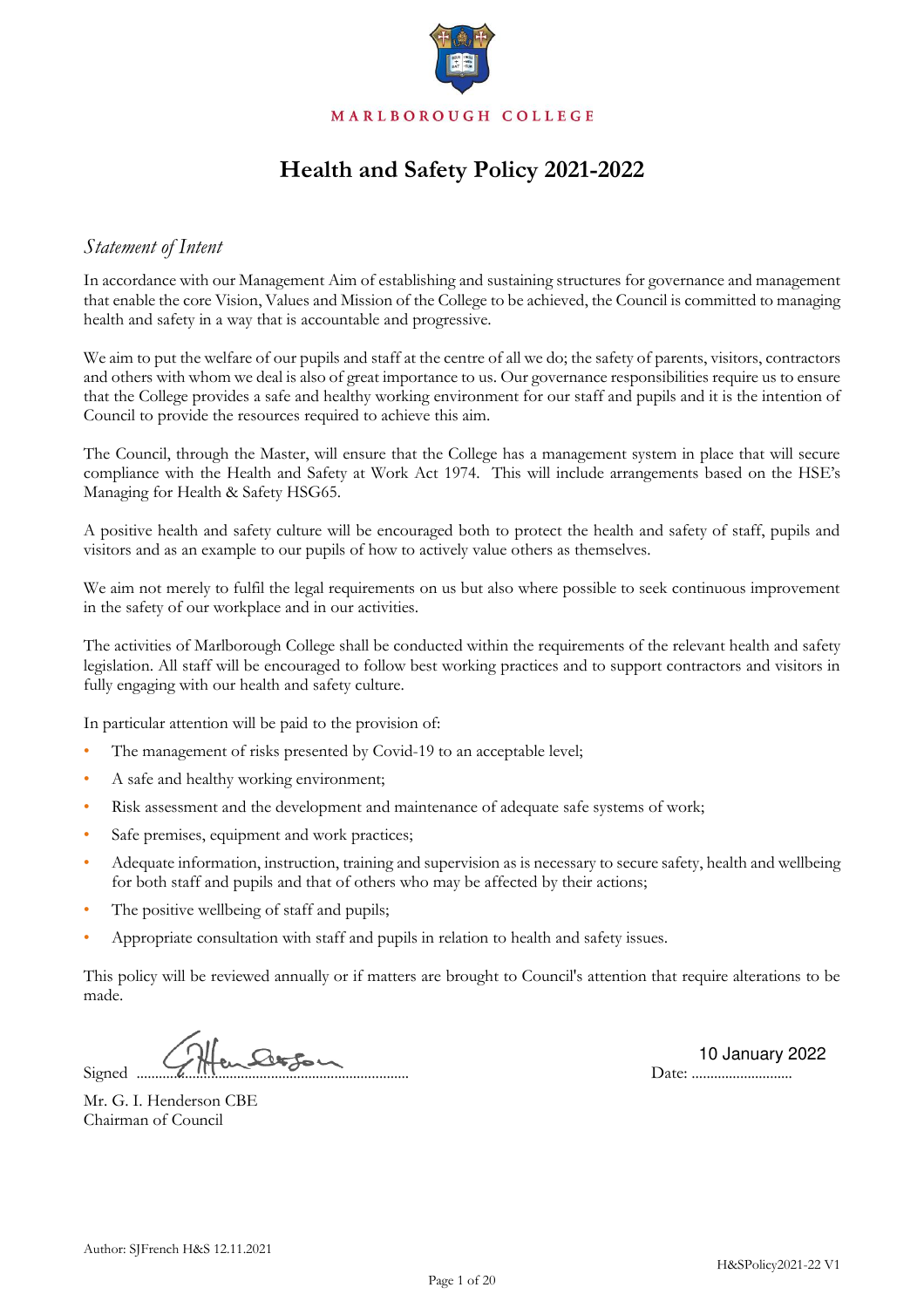

# *1. Organisation and Responsibilities*

To make the Health & Safety Policy effective it is necessary for the College to organise its staff and assign detailed responsibilities to individuals. The ultimate responsibility for health and safety lies with the employer, although in practice, many responsibilities will be delegated to individuals within the College.

This section identifies the responsibility of various levels of Management and certain key post holders.

The organisation or 'chain of command' for health and safety management is outlined in this section by order in which the various roles are named. Their responsibilities are given under each heading:

### *1.0 The Council*

The Council has overall responsibility for ensuring that this policy is implemented, monitored and reviewed effectively.

### *1.1 The Master and Bursar*

The Master and the Bursar have overall responsibility for setting the Policy and for ensuring that it is implemented throughout the College. They will ensure that sufficient resources are available to provide (as far as reasonable practicable) training, information and equipment to achieve and maintain a high standard of safety and proficiency.

### *1.2 Health and Safety Manager*

The Health and Safety Manager is the Health & Safety Competent Person for the College and will provide advice when required, to College management and employees in any aspect of health and safety, and will:

- Advise the College on complying with health and safety law.
- Provide the Bursar and the Health and Safety Committee with appropriate reports on the implementation of this policy and its effectiveness in controlling health and safety risks.

### *1.3 Health and Safety Committee*

The objective of the Health and Safety Committee is to promote co-operation between management and staff in initiating, developing and carrying out measures to ensure the health and safety of staff and pupils.

The Committee is made up from key members of the Senior Management team and is the forum for discussion and collective decision making of health and safety matters and for consultation with key stakeholders and representatives of College employees. The Health & Safety Committee Organisational Responsibility is illustrated on page four of this policy document and highlights the key areas within their scope of responsibility.

### *1.4 The Second Master*

The Second Master is the Fire Officer and is responsible for overseeing the management of fire safety for each building in term time, in conjunction with the HoDs/HMs.

### *1.5 The Deputy Head Co-Curriculum and Outreach*

The Deputy Head Co-Curriculum and Outreach is the College's nominated 'Educational Visits Coordinator' and shall ensure that all trips away from the College comply with the relevant legislation and guidance.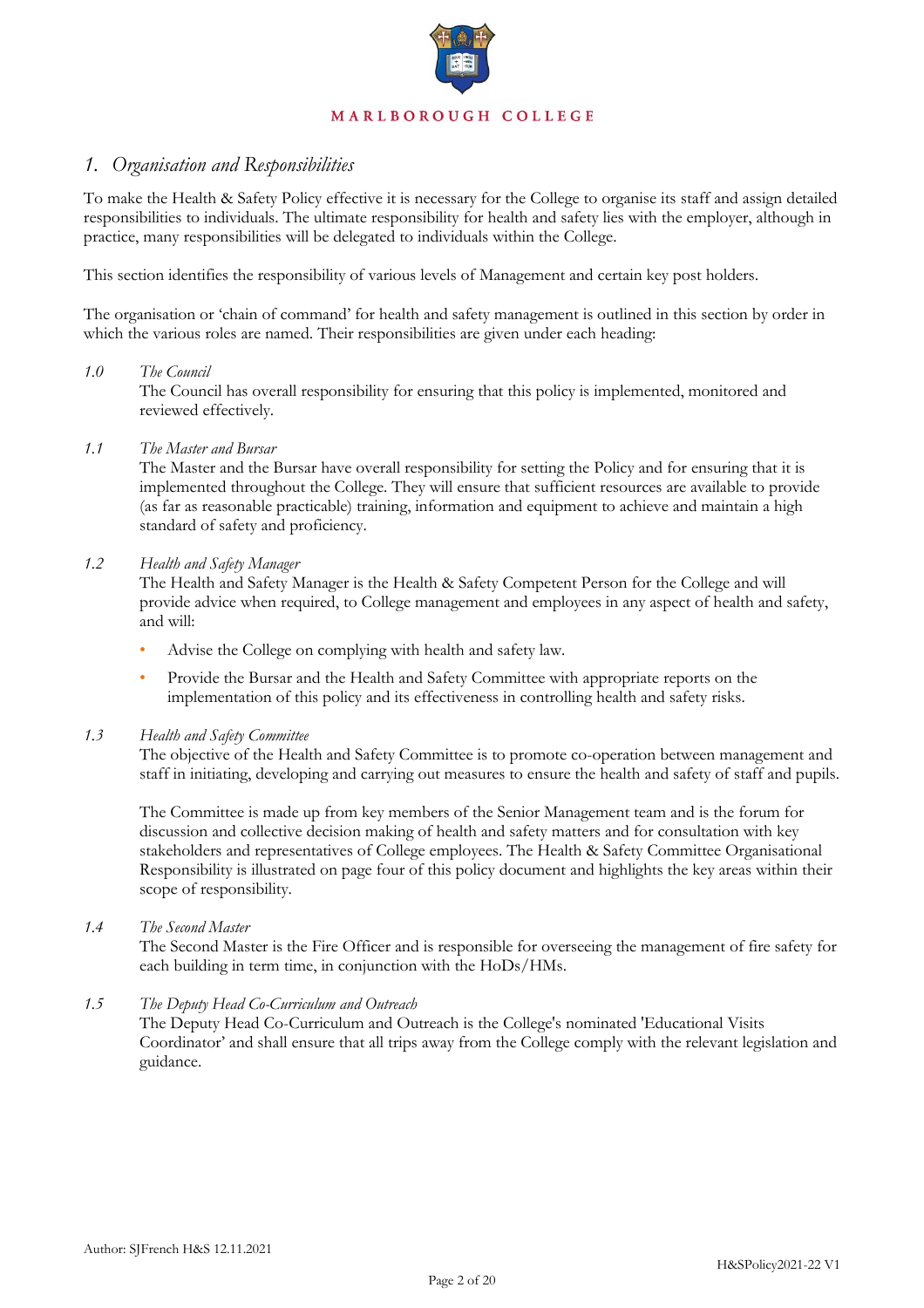

### *1.6 Heads of Academic Departments (HoDs) and Housemasters/Mistresses (HMs)*

HoDs and HMs are responsible for providing leadership and promoting responsible attitudes towards health and safety within their department and/or house.

- Promoting and maintaining an effective health and safety culture within their department or house.
- Having a working knowledge of this policy and how it should be implemented in their area of responsibility.
- Ensuring all significant risks within the department are assessed and that appropriate control measures are identified and implemented.
- Ensuring that all staff and pupils receive adequate information, instruction, training and supervision to carry out their work or studies without risk to health, safety or welfare.
- Ensuring that all staff and pupils are aware of and follow the appropriate College and departmental health and safety procedures.

### *1.7 Heads of Support Departments (including Marlborough College Enterprises)*

Heads of Support Departments are responsible for providing leadership and promoting responsible attitudes towards health and safety within their department.

- Promoting and maintaining an effective health and safety culture within their department.
- Having a working knowledge of this policy and how it should be implemented in their area of responsibility.
- Ensuring all significant risks within the department are assessed and that appropriate control measures are identified and implemented.
- Ensuring that all staff and contractors receive adequate information, instruction, training and supervision to carry out their work without risk to health, safety or welfare.
- Ensuring that all staff, contractors and visitors are aware of and follow the appropriate College and departmental health and safety procedures.

### *1.8 All College Staff*

All staff have a duty to take all reasonable care of their own safety and the safety of others who may be affected by their acts or omissions.

- Co-operating with the College in its efforts to comply with the law.
- Considering health and safety as an integral part of their role.
- Setting a good example to both their colleagues and to pupils.
- Informing their Head of Department of any health and safety matters that require attention.

### *1.9 Pupils*

Pupils are classed as visitors to the College for health and safety purposes. All staff are responsible for the health, safety and welfare of all pupils, and should ensure that they are not deliberately exposed to risk. They should however be made to understand that they have a responsibility for their own safety, and that of others in the College community.

In some cases, during the course of education (either sporting or academic), pupils may be exposed to a small degree of risk that has been assessed and there is a need to follow safe procedures, or to wear protective equipment in order that the risk is minimised. Pupils are to be made aware that the procedures / equipment are for their protection, and must be enforced if the risk assessment dictates. Any pupil disregarding this advice shall not be allowed to undertake the activity in question until they comply with the advice given.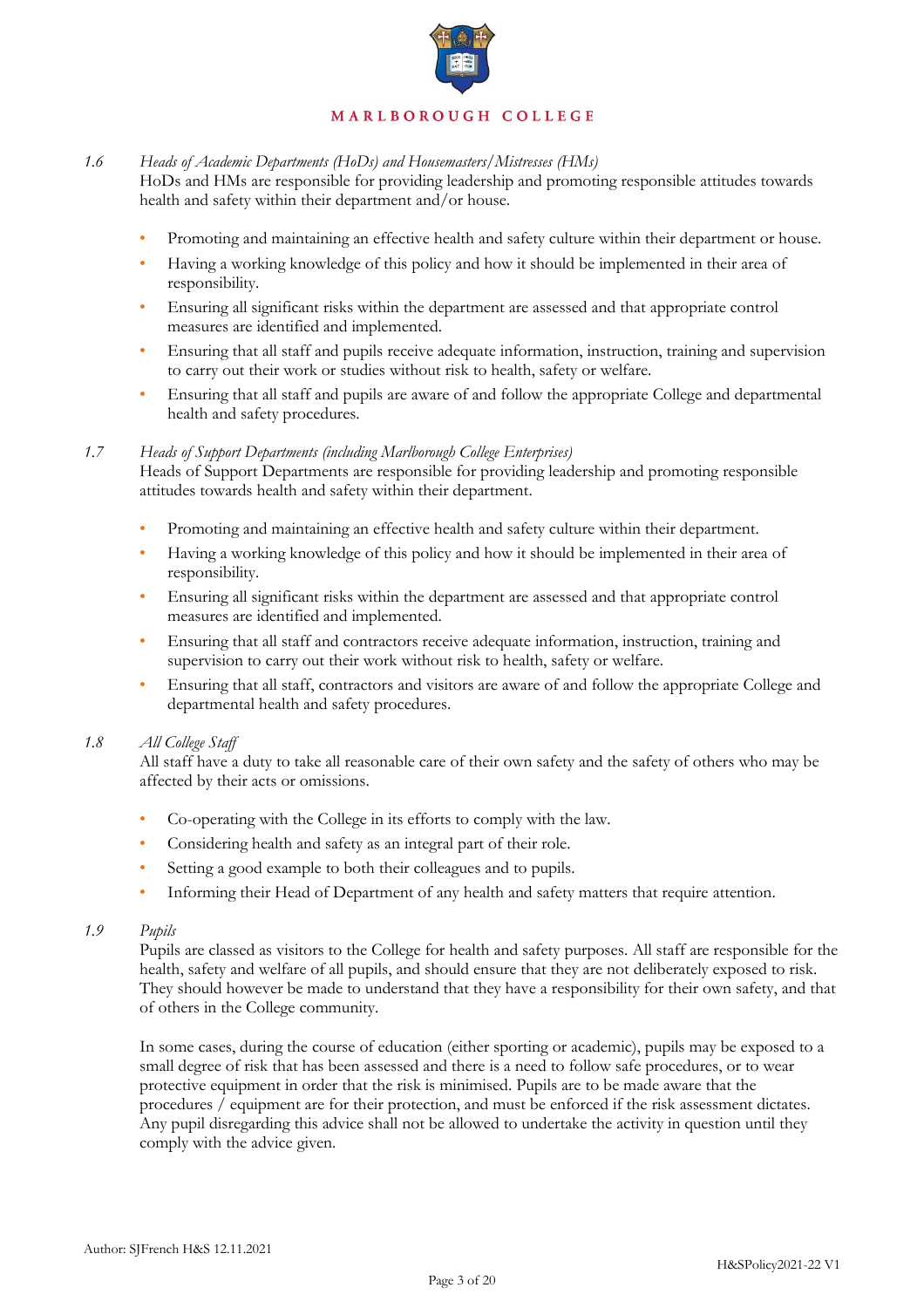

# **Health & Safety Committee Organisational Responsibility**

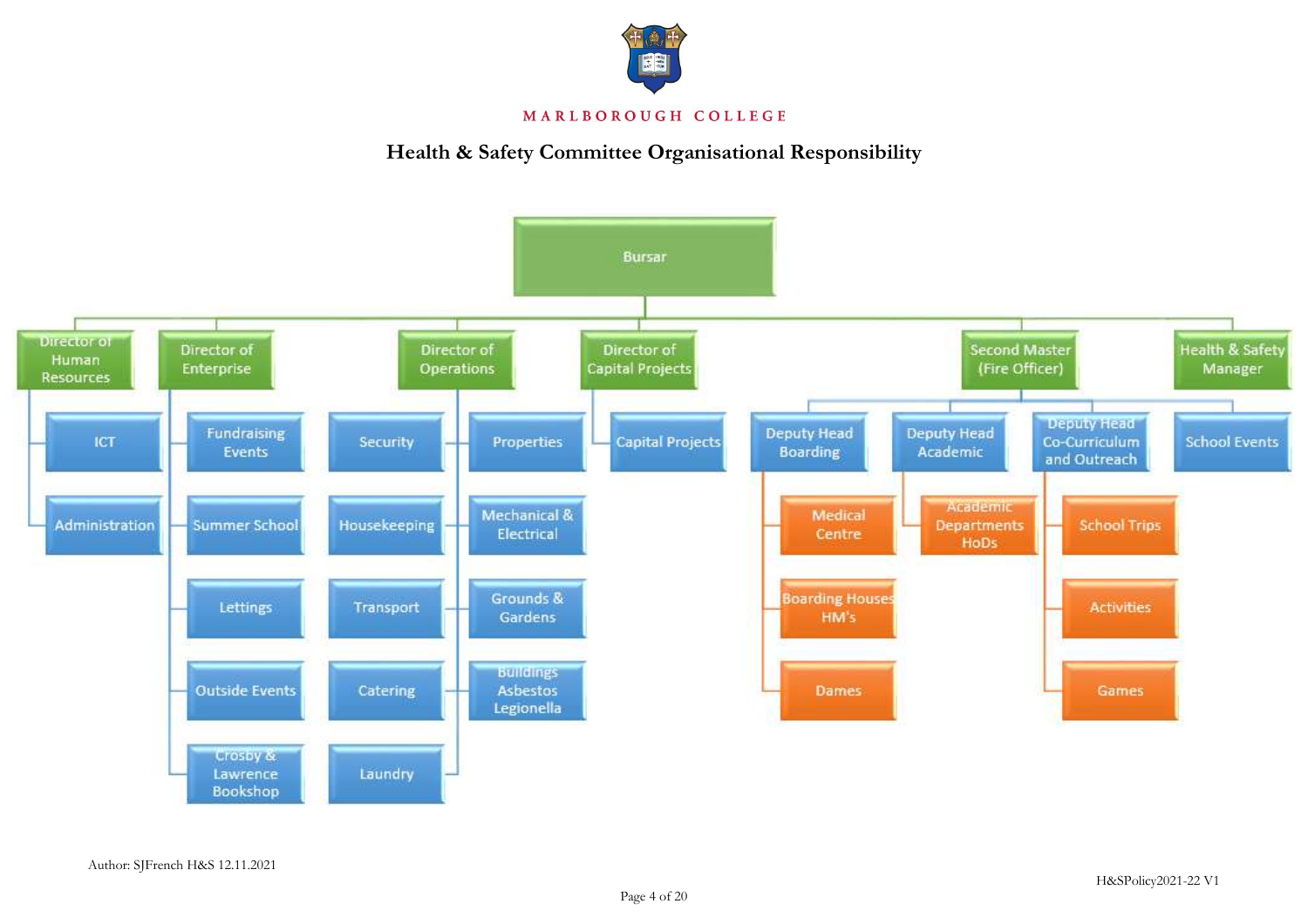

## *2. Arrangements*

*2.0* This section gives an overview of the suite of specific policy and procedures based on the risk profile of the College.

This is not an exhaustive list, but covers the main hazards and risks that are inherent in the activities undertaken at the College.

| Asbestos                                  | Marlborough College Enterprise                 |
|-------------------------------------------|------------------------------------------------|
| Accident Reporting & Investigation        | New & Expectant Mothers                        |
| Contractors, Visitors & Security          | Noise                                          |
| Confined Space Working                    | Co-curriculum, Out of College Trips and Visits |
| <b>COSHH</b>                              | Provision and Use of Work Equipment (PUWER)    |
| Covid-19                                  | Personal Protective Equipment (PPE)            |
| Display Screen Equipment (DSE)            | Risk Assessment                                |
| <b>Electrical Safety</b>                  | Road Safety                                    |
| Fire                                      | Slips, Trips & Falls                           |
| First Aid                                 | Smoking                                        |
| Health & Safety Committee Representatives | Training                                       |
| Health & Safety Inspections               | Wellbeing                                      |
| Legionella                                | Working at Height                              |
| Lone Working                              | Workplace Safety                               |
| Manual Handling                           | Young Persons                                  |

### *2.1 Asbestos*



The Director of Operations is responsible for controlling work related to asbestos, and shall act in accordance with the 2012 Control of Asbestos at Work Regulations and associated approved codes of practice.

All staff are reminded that it is vital that The Director of Operations is contacted immediately if it is suspected that asbestos has been damaged or disturbed.

### *2.2 Accident and Incident Reporting & Investigation*

Learning from accidents and ill health, which occur at work, is an important way in which Health & Safety in the workplace can be improved. There are also legal duties to report and investigate accidents.

- All accidents are reported.
- All accidents are properly investigated and records kept.
- The weight of the investigation is proportional to the actual or potential harm resulting from the accident.
- The investigation seeks to identify organisational and system failures giving rise to the accident as well as the immediate cause(s).
- The results of the accident investigations are analysed and acted upon in order to prevent recurrence.
- A 'no blame culture' is used throughout the whole of the College.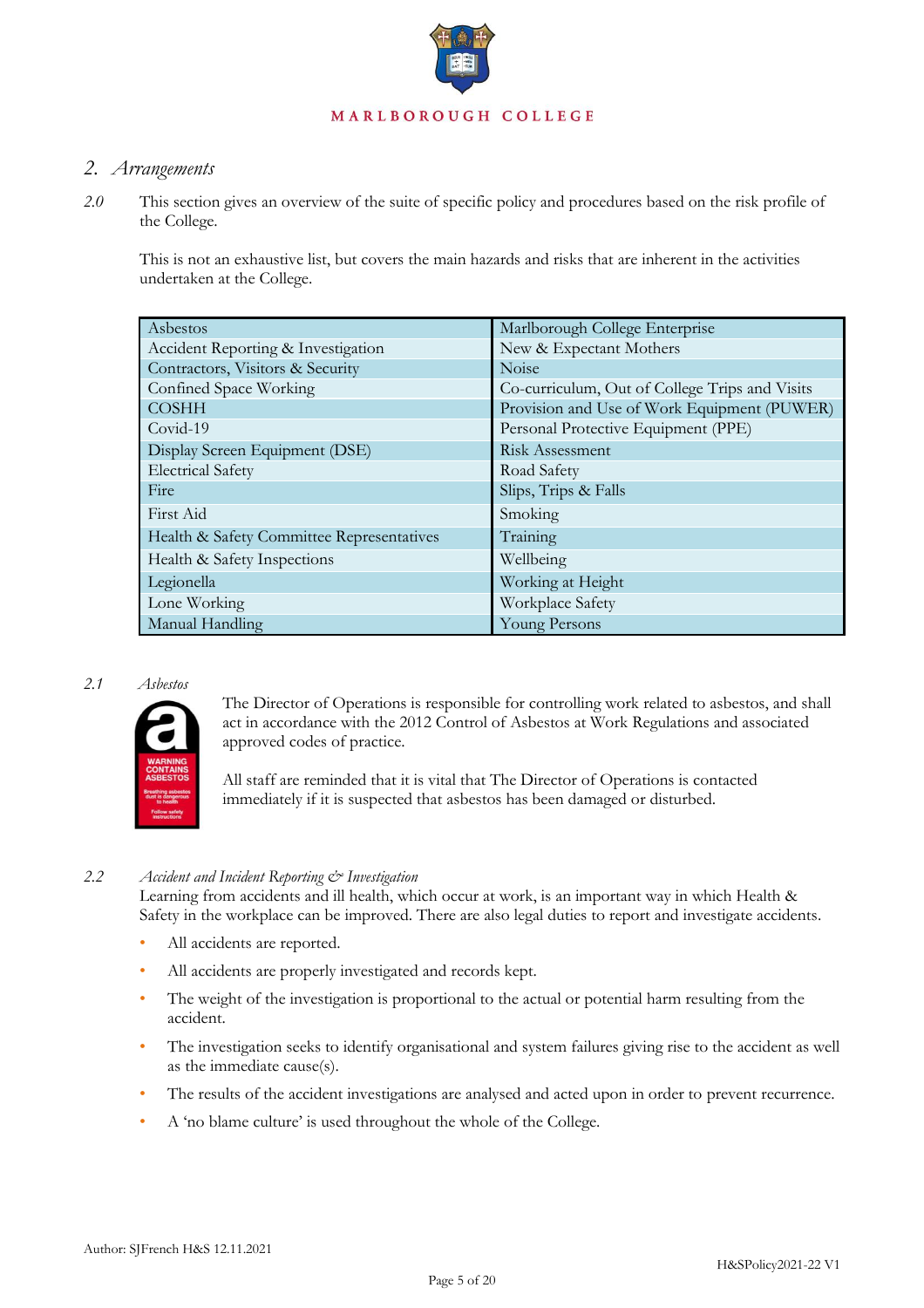



HoDs and HMs must ensure that all accidents and incidents are reported and recorded promptly and in sufficient detail to allow an investigation to be made, where necessary. Reports should be sent electronically to the Health & Safety Manager within 24 hours of the incident occurring in order to ensure compliance with the reporting and recording of accidents and the Reporting of Injuries, Diseases and Dangerous Occurrences Regulations 2013 (RIDDOR).

The Health & Safety Manager will ensure that all RIDDOR reportable incidents are notified to the HSE using the appropriate reporting procedure and that all required records are kept. Where an incident either did or could have resulted in serious injury or chronic ill health, it will be investigated by the Health & Safety Manager, in conjunction with other College staff as appropriate. The results of any such investigation will be reported to the Health and Safety Committee. The lessons learned from the incident will be communicated to all College staff where appropriate.

### *2.3 Contractors, Visitors & Security*

Managers responsible for co-ordinating Contractors will ensure, as far as reasonably practicable, a safe place of work whilst working for the College. Visitors are those on site who are not employed by the College. Visitors include temporary workers and contractors not engaged by the Estates Department*,* as well as people only on site for a few hours or minutes, such as friends or family members of staff, members of the public and associates touring the site.



The College will comply with the CDM regulations acting in the role of Client, and in some cases in other roles including Principal Designer or Principal Contractor. Whichever role the College will follow the regulation guide lines for each or all of the roles as appropriate.

Where outside consultants or contractors are employed to carry out any of these roles on the College's behalf, their appropriate competence will be assessed prior to their appointment. The College will ensure that all necessary communication between the parties is enabled, and that at conclusion an appropriate comprehensive Health & Safety File is compiled and held on site. It is important that all staff comply with the safety plan, in particular any restrictions on entering a site while work is in progress.

### *Visitors Passes*



To assist with identifying persons who are not entitled to be on College premises, all visitors will be issued with a pass that identifies them as being an authorised visitor. Staff making arrangements with guests to visit the College should ask them to call at Reception where they can be issued with a pass. Exceptions to this arrangement will be the Master's Lodge, Admissions and the Estate Department who will issue their own passes to visitors.

Those travelling in a car will also be given a car pass and directed to the most appropriate parking area.

### *Security*

The College is open to access by the general public. It is therefore reasonable to ask that all staff and pupils remain vigilant to any security threats. Any suspect person or packages should be reported immediately to College Security. Security staff check all non-boarding premises at night. Staff and pupils must ensure that they close external main doors and ground floor windows to prevent unauthorised access to Boarding Houses at all times, day and night.

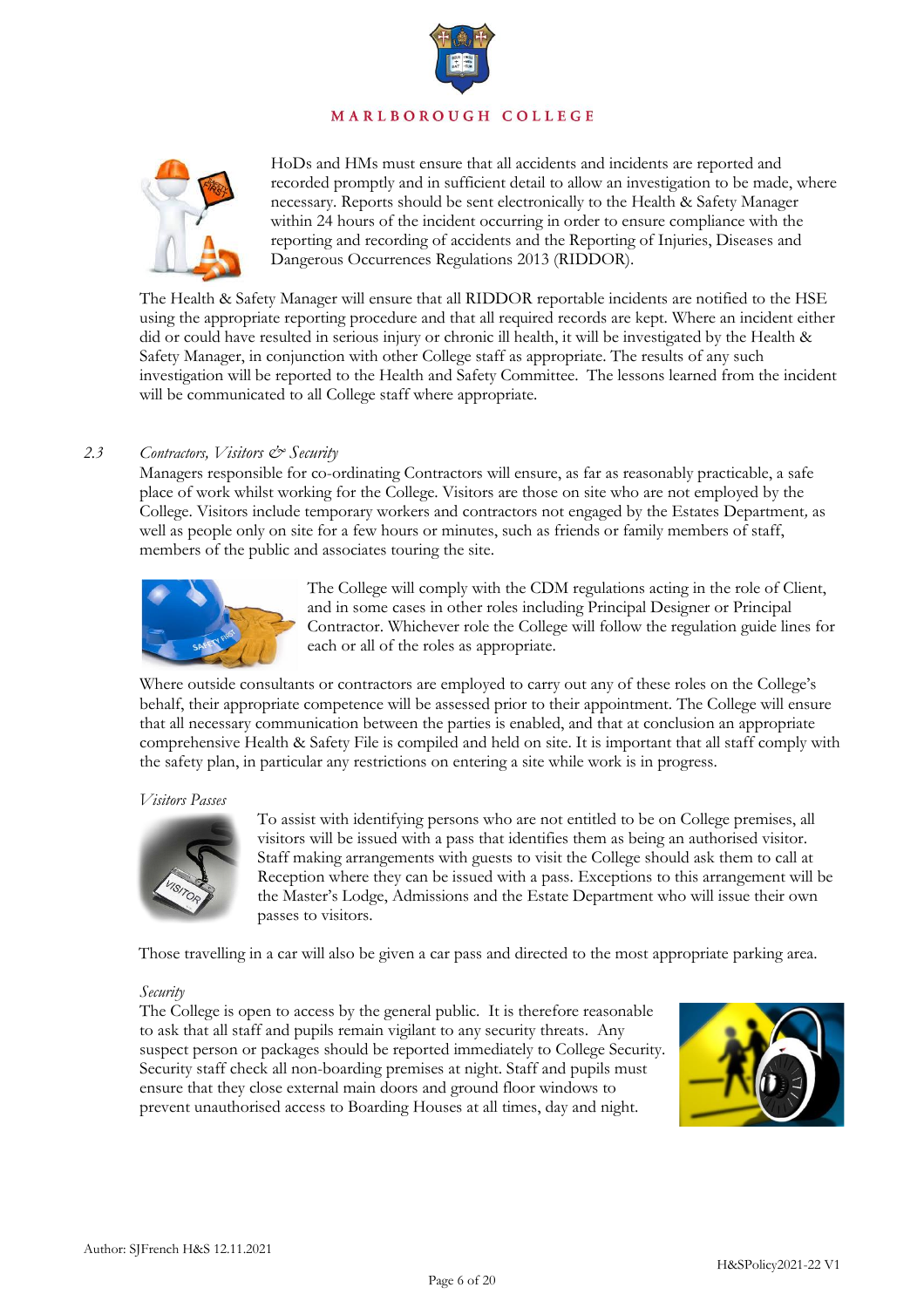

### *2.4 Confined Space Working*

Wherever possible, work should be Organised so that entry into a Confined Space is not necessary. Any person who is required to work in or enter a Confined Space should so do only if they are medically fit to do so, have been trained in safe working techniques and evacuation procedures and are working under supervision from a competent person.



### A Confined Space is:

*"Any place, including any chamber, tank, vat, silo, pit, trench, pipe, sewer, flue, well or other similar space in which, by virtue of its enclosed nature, there arises a reasonably foreseeable 'specified risk'."* The 'specified risks' are:

- Serious injury to any person at work arising from a fire or explosion.
- The loss of consciousness of any person at work arising from an increase in body temperature.
- The loss of consciousness or asphyxiation of any person at work arising from gas, fume, vapour or the lack of oxygen.
- The drowning of any person at work arising from an increase in the level of liquid.
- The asphyxiation of any person at work arising from a free flowing solid, or the inability to reach a respirable environment due to the entrapment by a free flowing solid.

Confined Spaces that fit the definition need to be identified and suitably marked. It is the responsibility of the appropriate Manager responsible for where the Confined Space resides to identify these sites.

### *2.5 Control of Substances Hazardous to Health (COSHH)*



The College recognises its duty to ensure that the exposure to its staff and others to hazardous substances is prevented.

Where this is not reasonably practicable, the exposure shall be adequately controlled by other means.

The College will not carry out any work liable to expose staff or others to any substance hazardous to health, unless a suitable and sufficient assessment of:

- The risk created by the work to the health and safety of the staff or others involved has been undertaken.
- The steps that need to be taken to meet the requirements of the regulations, and has implemented such steps.

Each HoD is responsible for identifying every substance that requires an assessment within his or her department, and for completing a COSHH Risk Assessment stating the measures adopted to control each hazardous substance.

The assessment must be reviewed regularly and immediately when:

- It is suspected that the assessment is no longer valid.
- There has been a significant change in the work to which the assessment relates.
- The results of any monitoring show it to be necessary.

COSHH Data Sheets must be displayed where all individuals likely to be involved with the substance in question may see them, and/or the location of the file containing data sheets made known to all staff.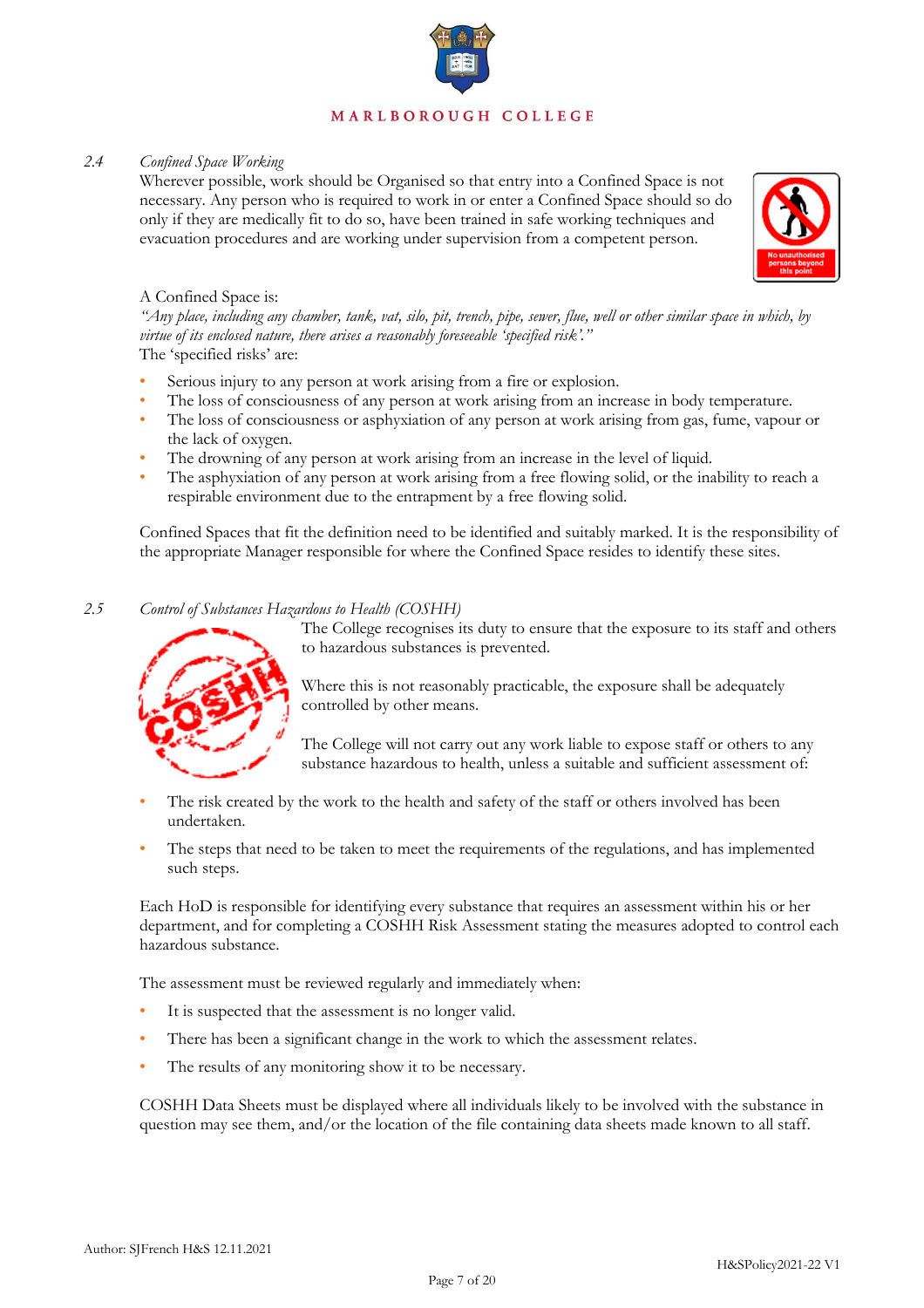*2.6 Covid-19*



The College recognises the risk associated with the Covid-19 pandemic and will adopt health and safety arrangements under Covid-19 in line with Health & Safety legislation, and in consideration of government guidelines.

Good health and safety management will be an integral part of the way that the school operates and will be considered across all work activities and across the wide range of educational activities delivered.

The College will:

- Apply and communicate sensible risk management and safe working practices. This will involve:
	- Regular assessment of hazards associated Covid-19 risks.
	- Implementing preventive and protective control measures against those risks to an acceptable/ tolerable level.
	- Monitoring the effectiveness of those measures by the Senior Management Team.
	- Provision of information, instruction, training and protective equipment to staff (and pupils where required).
	- Review of risk assessments, policies, procedures and practices at regular interval and where additional information is gained through changes in government guidance, monitoring or following an incident.
- Implement measures to ensure social distancing is observed where necessary across the site and in all buildings consistent with and appropriate to the numbers of pupils, staff and visitors in the school.
- Maintain an appropriate hygiene regime to be followed by all pupils, staff and visitors.
- Operate an enhanced cleaning regime for the duration of the Covid-19 pandemic.
- Ensure that staff are informed and instructed to ensure competence and awareness of health & safety precautions required during Covid-19.
- Educate pupils about Covid-19 and to encourage and re-assure them about the measures in place to protect themselves from it.
- Require all staff and encourage and support all pupils to show a heightened personal concern for their own safety, for that of the people around them.
- Require staff to exercise increased due care and attention and observe safe working methods.
- Communicate regularly and effectively with staff and parents about the school's response to Covid-19.
- Put in place any flexible working arrangements needed to support delivery of education during Covid-19.
- Put in place measures to check on staff wellbeing (including for leaders).
- Draw up contingency plans for:
	- Someone falling ill or demonstrating symptoms on site.
	- Deep cleaning in the event of an outbreak of Covid-19 on site.
- Provide appropriate personal protective equipment (PPE) as required for staff.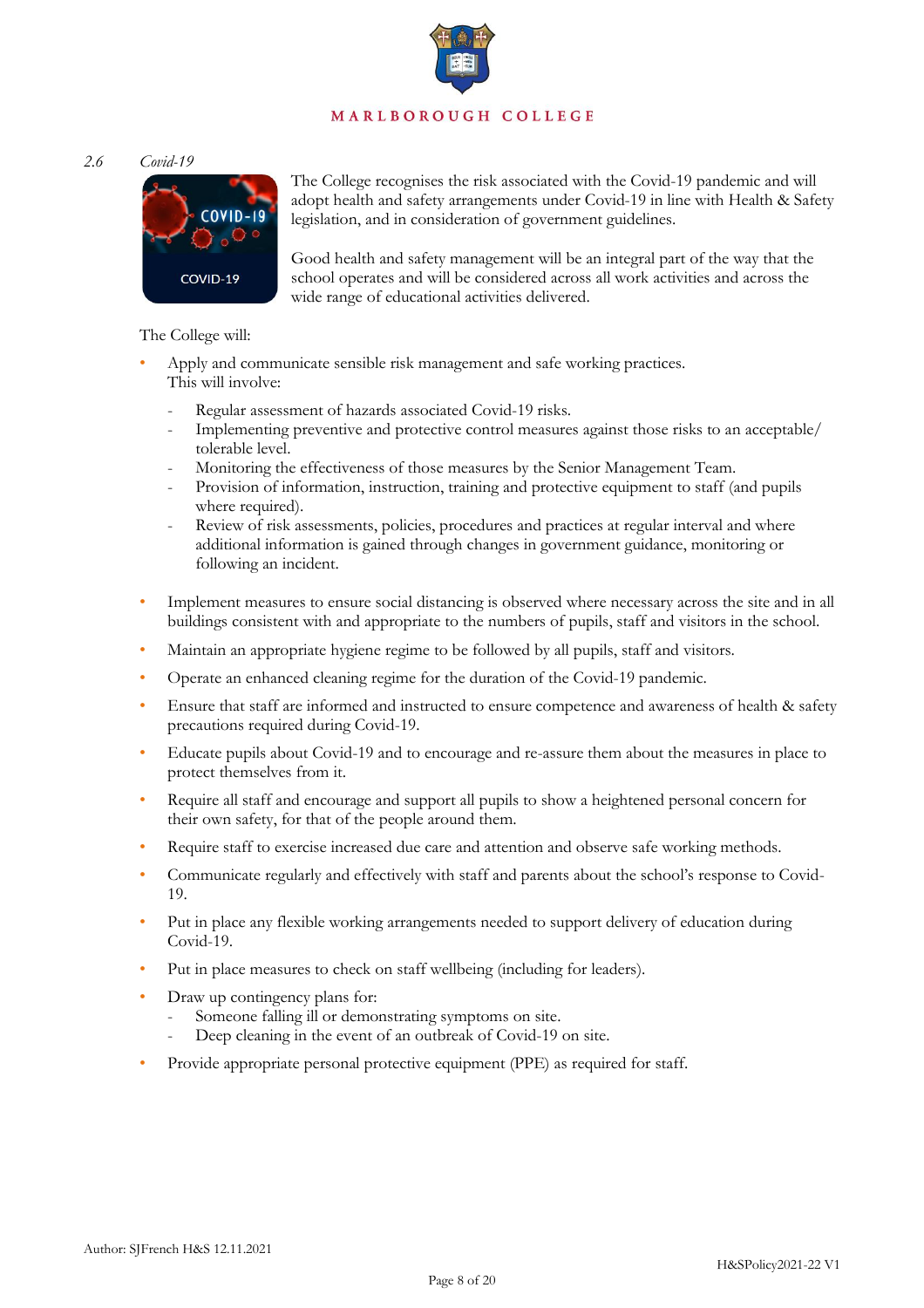

### *2.7 Display Screen Equipment (DSE)*



Marlborough College fully recognises its responsibilities under legislation to protect its staff from the risks associated with the use of display screen equipment (DSE).

Members of staff working with a computer as a part of their normal routine are advised to complete a DSE self-assessment. The DSE self-assessment helps identify issues so adjustments can be made for optimum comfort and safety.

The College will fulfil its obligations by:

- The provision of suitable work equipment.
- The provision of information and awareness training for workstation operators.
- The assessment of workstations and the tasks being undertaken.
- Arrangements to ensure workstation operators take regular breaks from DSE activities.
- The provision of eye and eyesight tests for Users and the provision of spectacles where these are required specifically for DSE work.

The College Eye Care Policy for display screen equipment users has been agreed as part of the overall implementation of Statutory Regulations on Health & Safety at Work.

The Policy may be downloaded from the College Intranet in the HR section, it includes laptop computers where staff meet the criteria.

### *2.8 Electrical Safety*

The College will ensure, so far as reasonably practicable, that:

- All electrical systems will be constructed to prevent danger.
- Appointed staff and/or contractors will maintain all electrical systems to prevent danger, at appropriate intervals.
- All work, including operation use and maintenance of an electrical system and work near an electrical system will be carried out so that it does not give rise to danger.



In particular, it is the policy of the College:

- To ensure that electrical installations and equipment of suitable strength and capabilities are provided and maintained.
- That all electrical work may only be carried out by persons who are competent for the class of work involved.
- To contract electricians who have been trained in the recognised standards for electrical systems, equipment and conductors and in the requirements of the Electricity at Work Regulation 1989.
- That safe working practices are adhered to, including safety isolation procedures and prohibition of 'live' working unless this cannot be avoided.
- To have a register maintained of all electrical equipment.
- That all equipment will be inspected at appropriate intervals and records of such testing will be maintained.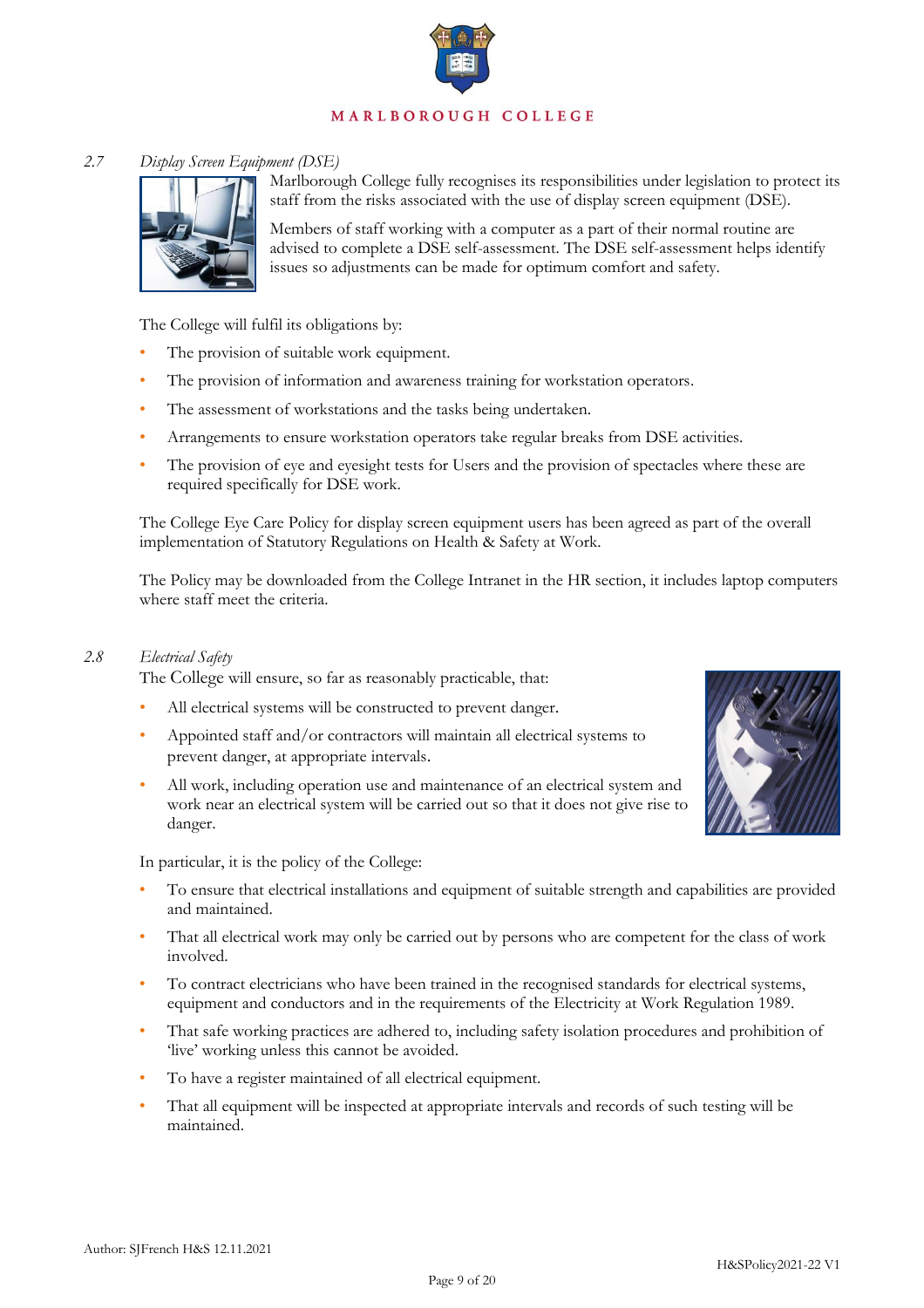

## *2.9 Fire*

### **Objectives**

The objectives of the fire policy are:

- To safeguard all persons on College premises from death and injury in the event of a fire or associated explosion
- To minimise the risk of fire and to limit the spread of fire
- To minimise the potential for fire to disrupt teaching, damage buildings and harm the environment



It is vital that both employees and pupils recognise that the College does not expect them to fight fire. Fire fighting equipment such as extinguishers and blankets and the necessary training are provided only for aiding in the escape from any premises on fire.

In extreme circumstances, those members of staff trained in fire extinguisher use and with delegated fire safety responsibilities may choose to tackle small fires to

save life or property. All others must act in accordance with the posted fire procedures and evacuate the premises immediately.

### *Fire Policy*

The College will comply with the Regulatory Reform (Fire Safety) Order 2005 and all other current fire safety legislation and standards. Where the College has been granted exemptions for specific regulations the fire precaution standards and arrangements will be, so far as possible, at least as good as those required by statute.

The College will ensure:

- That adequate means of escape in case of fire exist for all persons on College premises.
- That all means of escape are correctly maintained, kept free from obstruction and available for safe and effective use at all times.
- That the means of escape have adequate emergency lighting (in case of fire) which will be maintained and tested appropriately.
- That adequate means of giving warning in case of fire exist and are maintained in efficient working order.
- That adequate means for fighting fire are present and are maintained in efficient working order.
- That appropriate instruction will be given to all persons on College premises on evacuation procedures.
- That effective management procedures are in place to respond to and deal with the aftermath of a fire.
- That appropriate fire training is given to designated staff that have an active role in the implementation of fire precautions.
- That all premises owned or occupied by the College are subjected to a fire risk assessment and that where risks are identified action is taken to implement appropriate control measures.
- Measures are taken to protect buildings, installations and equipment from fire that are commensurate with the risks and are appropriate to the value of teaching, or commercial importance of those assets.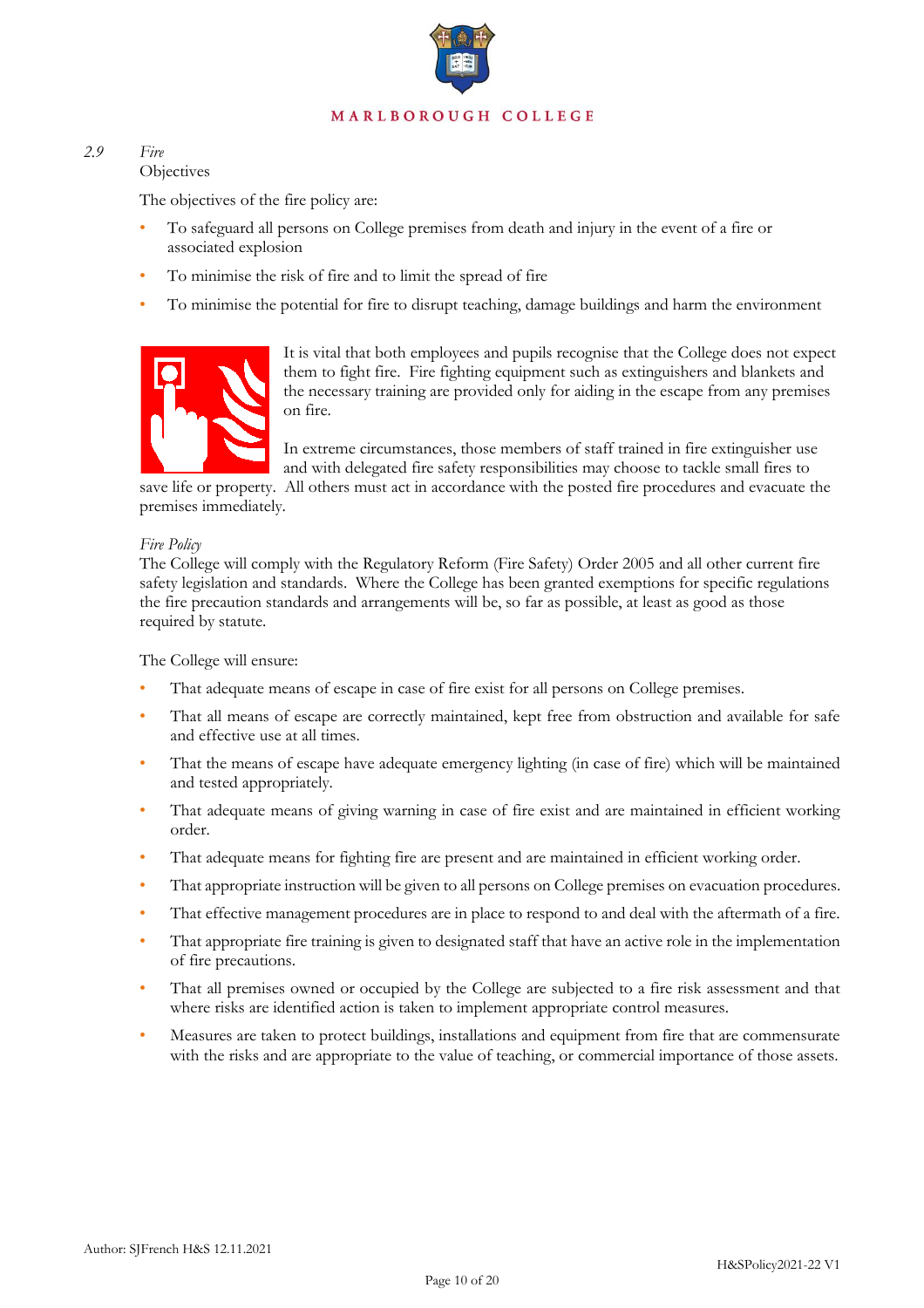### *Responsibilities*

### *The Fire Officer*

The Fire Officer (with advice where necessary, from the Health & Safety Manager) is responsible for overseeing fire procedures for each building, in conjunction with the HoDs/HMs. HMs/HoDs will:



- (a) Initiate procedure for day-to-day maintenance of fire precautions.
- (b) Ensure everyone within the house/department participates in fire drills and training and that this is recorded.
- (c) Arrange for the co-ordination and direction of Staff action in the event of a fire or other emergency evacuation.
- (d) Ensure that fire plans (supplied by the Director of Operations) and procedures are displayed in the House/Department Fire Log Book held at the Fire Alarm panel.

The plans will show the following:

- 1. The evacuation routes for the area.
- 2. Assembly points.
- 3. The position of 'break glass' alarms.
- 4. The position of fire fighting equipment.
- 5. Specific procedures relating to their Department or House.

In each House/Department Fire Log Book will be held an up-to-date Roll Call document listing all staff normally working in that locality. In each Boarding House Log Book, an up-to-date list of all Pupils will also be kept for roll call purposes.

### *The Director of Operations*

The Director of Operations is responsible for implementing and managing systems for the maintenance testing of all fire equipment. This includes smoke and fire detection systems, fire fighting equipment, fire alarms and emergency lighting. They are also responsible for keeping records of such tests and inspections.

### *Staff Responsibilities*

All members of staff should inform the Estates Office immediately in the event of any fire fighting equipment being used or if there is any doubt as to the serviceability of the equipment.

### *Reporting of Fire Incidents*

All fire incidents, including false alarms and fire drill practices shall be reported. Staff should complete the Report of Fire Alarm Activation (F1 Form) within 24 hours and forward it electronically by email to the Health & Safety Manager.

[F1 Forms](http://firefly.marlboroughcollege.org/resource.aspx?id=37807) can be found on Firefly. All fire drills, alarms and incidents should also be entered into the log that is situated next to each Fire Alarm panel.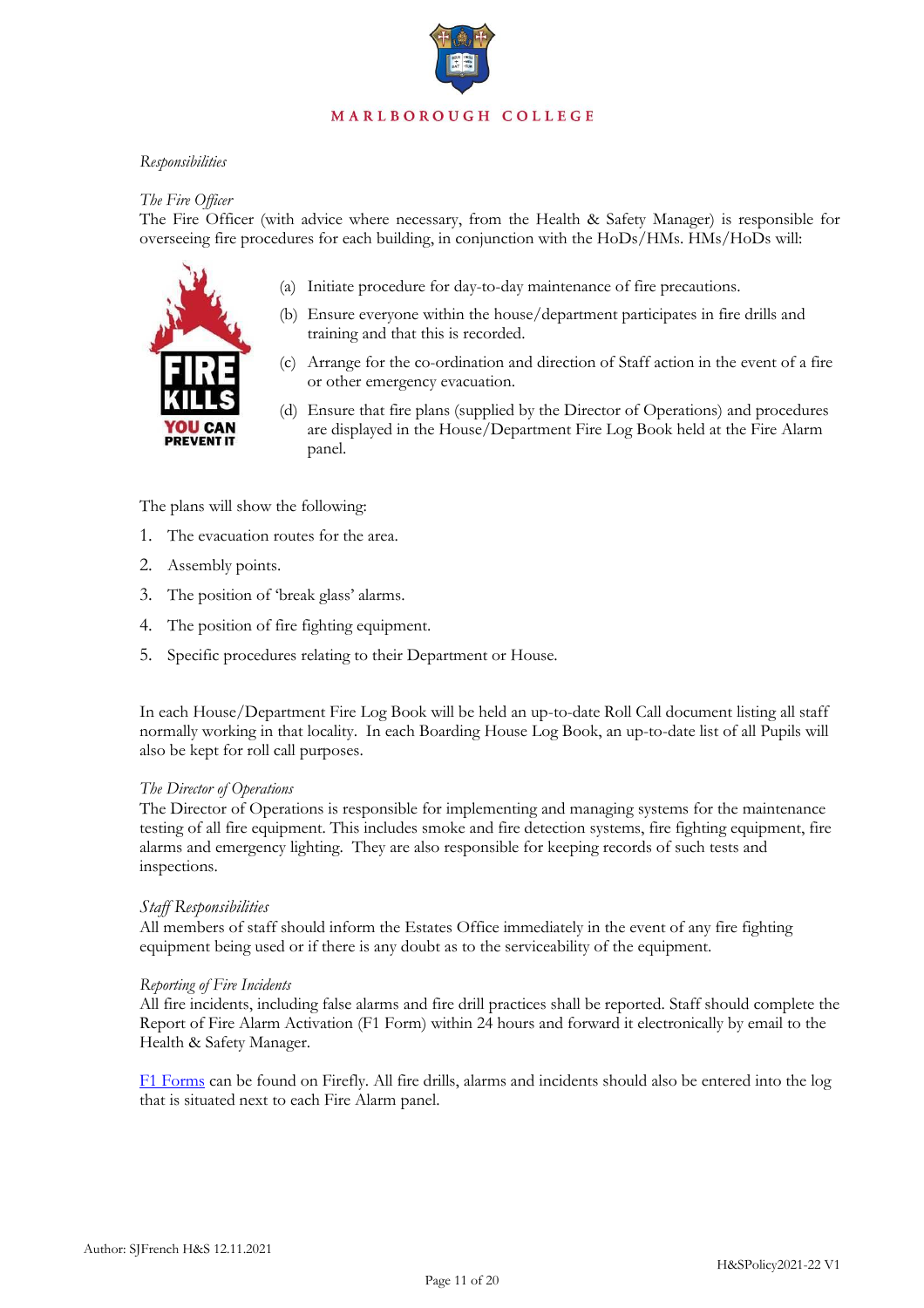### *2.10 First Aid*



Marlborough College fully recognises its responsibilities under legislation to provide adequate first aid facilities for staff, pupils and visitors to the College, to ensure that adequate medical provision is made for the health and welfare of the pupils and staff.

The College has a purpose built Medical Centre, under the leadership of the College's Medical Officer who works under the College auspices within the framework of the NHS.

There is a qualified nurse on duty in the Medical Centre 24 hours a day, who is available to administer first aid, to deal with any accidents or emergencies, or to help if someone is taken ill. A number of members of the College staff are trained and qualified as First Aiders and are capable of giving first aid if required.

First aid boxes are placed in all the areas of the College where an accident is considered possible or likely. Groups leaving the College carry with them a first aid kit to ensure that adequate medical provision is made for the health and welfare of the pupils and staff.

The College maintains records of all accidents and incidents, and has a procedure in place for ensuring that these are reviewed regularly in order, where possible, to minimize the likelihood of recurrence, and to identify emerging patterns.

### *2.11 Health & Safety Committee*

Membership of the Health & Safety Committee consists of:



| Bursar (Chair)               | Director of Operations       |
|------------------------------|------------------------------|
| Health & Safety Manager      | Director of Capital Projects |
| Second Master - Fire Officer | Director of Enterprise       |
| Director HR                  | <b>PA Bursar</b> (minutes)   |

Its terms of reference are as follows:

- To meet at least once every term.
- To promote co-operation between management and staff in initiating, developing and carrying out measures to ensure the health and safety of staff and pupils.
- To consider accident reports and recommend remedial action on unsafe conditions or practices.
- To instigate safety audits and recommend remedial action on unsafe conditions or practices.
- To study reports and information provided by the Health and Safety Executive or any other relevant statutory body.
- To be involved in developing, introducing and monitoring safety rules and safe systems of work.
- To review the effectiveness of training in health and safety matters.
- To consider the adequacy of communication of health and safety matters.
- The minutes of each Committee meeting will be published in the Health & Safety Committee section on Firefly and made available on department notice boards in order to inform employees about health and safety matters.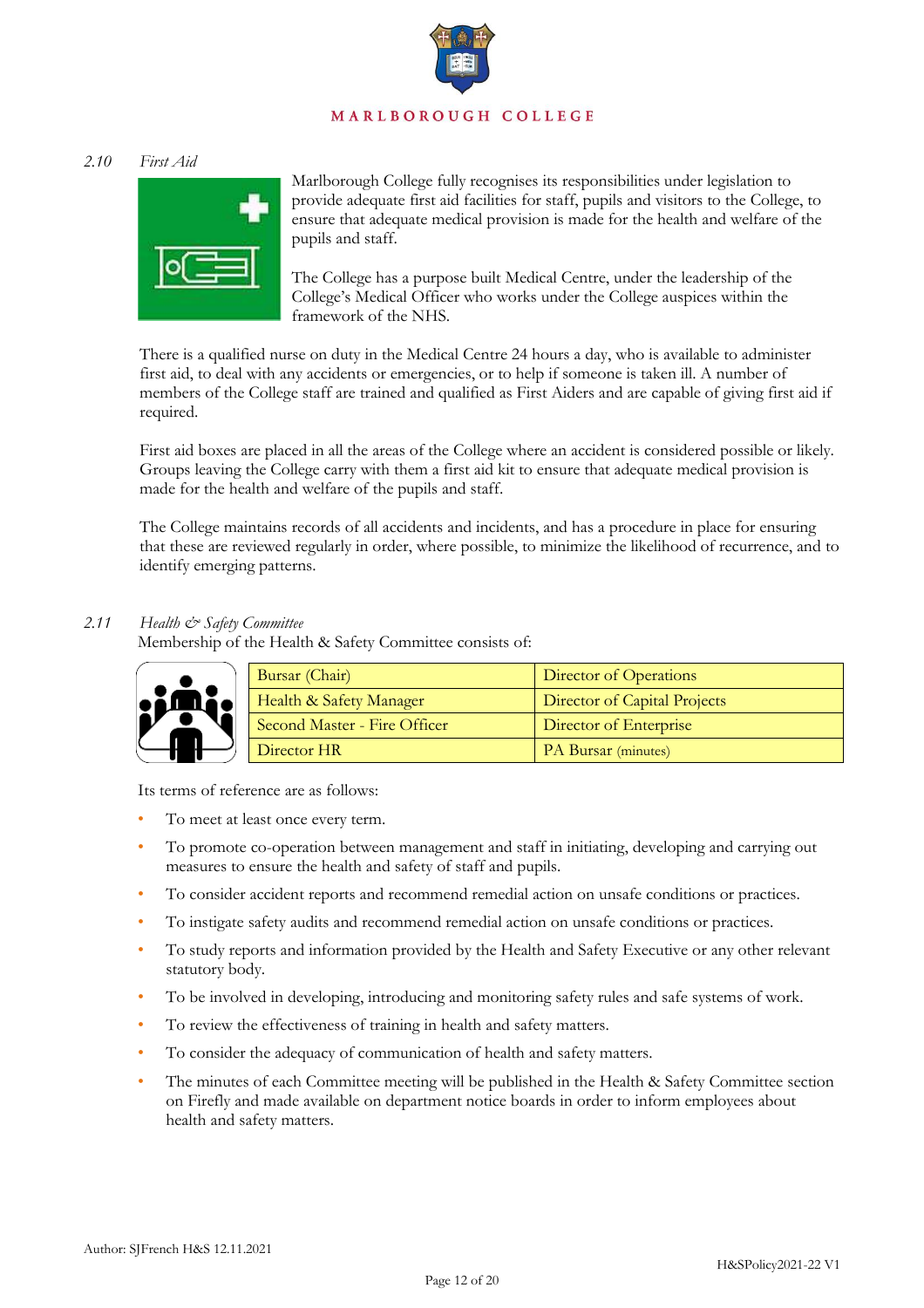

### *2.12 Health & Safety Inspections*



Safety Representatives are entitled to inspect the workplace that they represent if they have not done so within the previous three months and they have given reasonable notice to the College.

A written record of the inspection should be made and a copy sent to the Health & Safety Manager.

In the event of an inspection from an outside party (e.g. HSE) the Master and Bursar will ensure:

- The safety policy is up to date and is signed and there is evidence of regular reviews.
- That staff to be interviewed are given prior notice.
- Find out if the inspecting authority needs to speak to anyone in particular.
- Ensure that legally required information for the business is available or displayed, such as:
	- Current employer's liability certificate.
	- The signed general statement of policy on safety.

HoDs and HMs shall make sure that the 'Health and Safety law - what you should know' leaflet is displayed on the staff notice board, and that staff have been given a copy of the leaflet as part of their induction.

- A thermometer must be available for staff to check the workplace temperature.
- Check that the first aid kits contents are adequate (there must be a list of required contents in the kit).
- Ensure that there is a general risk assessment for the workplace and the required specific risk assessments are available, such as hazardous substances, electrical safety, noise, display screen equipment, manual handling, work equipment and personal protective equipment.

Those members of staff with the responsibility for the items listed below must have the required records available (or those which prove safety duties have been carried out):

- Lifts
- Lifting equipment
- Pressure vessels and compressors
- Electrical equipment (permanent and portable)
- Records of training for operation of equipment where required

### *2.13 Legionella*



It is the Marlborough College's policy to manage all its operations, with regards to the on-going design and maintenance of domestic water and air handling systems, in compliance with all current and relevant guidelines and legislation relating to the management and control of legionellosis, including legionnaires disease, so that the risk of infection to staff, students and others by Legionella is, so far as is reasonably practicable, reduced to a minimum.

The Director of Operations is responsible for overseeing the appropriate action of monitoring and testing for legionella bacteria throughout the College.

They will act in accordance with the Approved Code of Practice [ACOP] for the control of legionella bacteria in water systems (L8).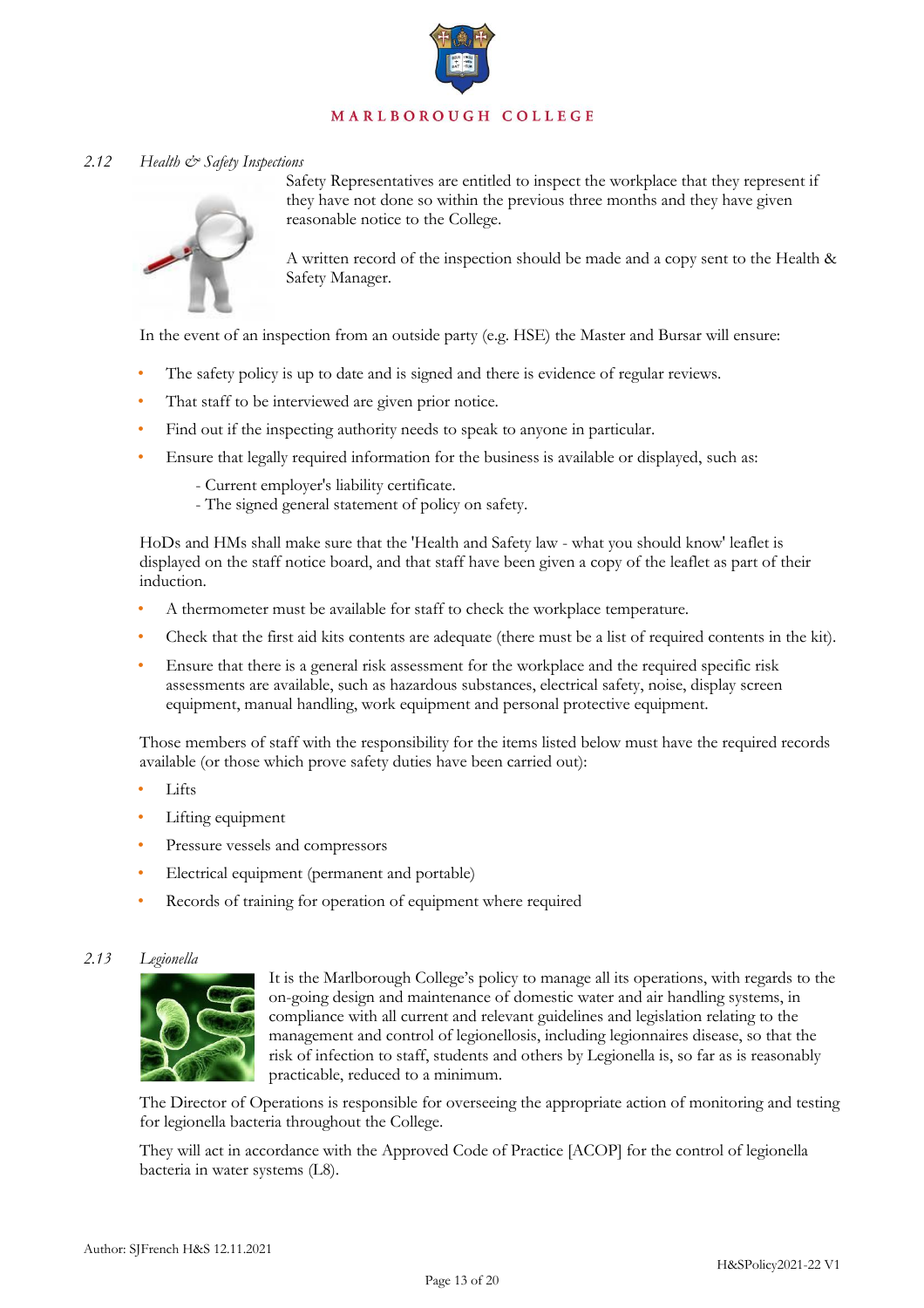### *2.14 Lone Working*



The College is committed to ensuring the safety of its entire staff and to avoid the need for Lone Working where reasonably practicable. In order to ensure personal safety of Lone Workers, regular communications with staff at risk is essential.

Lone Workers themselves must take reasonable care not to put themselves or others at risk when using work equipment or as a consequence of their working environment.

It is the responsibility of all Line Managers to identify whether any of their staff can be classed as Lone Workers, either on an occasional or regular basis and to ensure that identified Lone Working situations are risk assessed. Examples which may fall into this category of high risk Lone Working are confined space working, operating hazardous powered tools, working on the highway etc. Where significant risk exists, written Risk Assessments are to be completed by the appropriate Line Manager and control measures implemented.

### *2.14 Manual Handling*

The Manual Handling Operations Regulations 1992 primarily affects staff. Pupils should never be required to undertake manual handling operations likely to cause injury.

A large number of manual handling operations go on each day within the College.



The intention is to target operations that cannot be eliminated and which are liable to present a risk of injury and it is this category, which needs further specific assessment.

There is a statutory duty to avoid the need for manual handling operations involving a risk of injury, so far as is reasonably practicable (the regulations do not ban manual handling operations). There is a duty to make an assessment of the risks in those manual handling operations, which cannot be avoided.

Manual handling assessments should be undertaken considering the following factors:

| <b>TASK</b>                          | <b>INDIVIDUAL</b>                  |
|--------------------------------------|------------------------------------|
| i.e. the type of manual handling     | La, the capabilities of the person |
| activity, such as pushing, pullises, | carrying out the manual            |
| <b>Efting or camping etc.</b>        | <b><i>hardling</i></b> activity    |
| LOAD                                 | <b>ENVIRONMENT</b>                 |
| Le the size, shape, surface-type and | Lic the area in which the          |
| weight of the object being moved.    | closed is being mineed.            |

- The task
- The individual's capability
- The load
- The environment

The assessment should identify the best way to reduce the risk of injury.

### *2.16 Marlborough College Enterprise*

Marlborough College Enterprise Ltd [MCEL] is responsible for a variety of events that take place at the College, primarily - but not limited to - the school holidays, half terms and exeats. These events can range from the four-week Summer School to conferences, weddings, celebratory parties and sports camps. During these times, MCEL is accountable for the health and safety of staff and visitors to the campus.



MCEL adopts all relevant facets of the overarching Marlborough College Health and Safety Policy with the Director of Marlborough College Enterprise Ltd ensuring that the health and safety policy is adhered to and implemented throughout the campus. Mirroring to the College's policy, MCEL aims to put the welfare of the staff as well as our visitors, of whatever age, at the forefront of everything we do.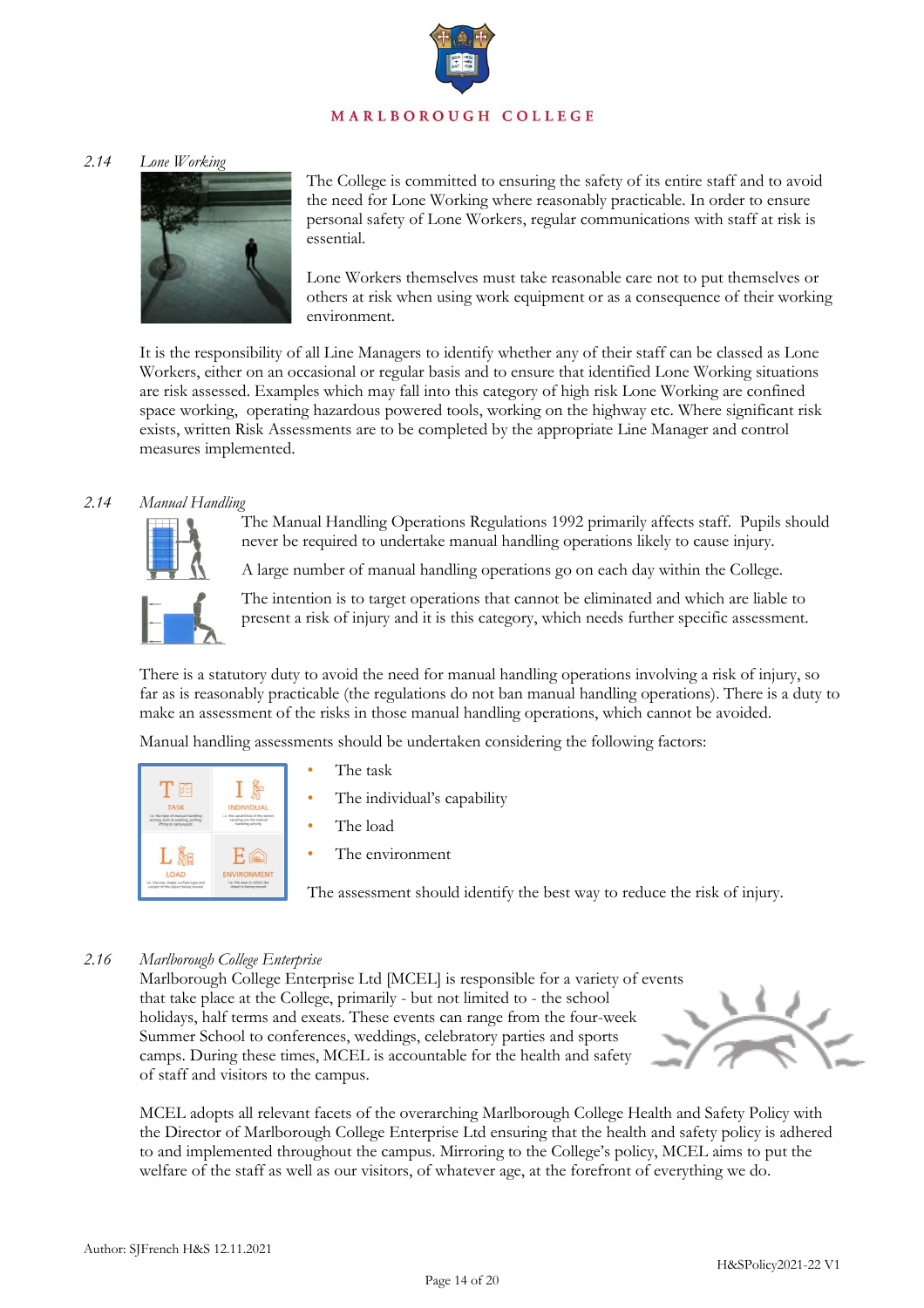

### *2.17 New & Expectant Mothers*



The College is committed to ensuring that new and expectant mothers are not exposed to any significant risk. Risks include those to the unborn child or a mother, who is breastfeeding, not just the mother herself.

The College does not regard pregnancy as ill health. It is part of everyday life within the workplace, and its health and safety implications can be managed via effective procedures.

It is the responsibility of the individual concerned to inform their Line Manager in writing as soon as possible if they are pregnant.

Managers have a responsibility for the safety of their staff. Upon receiving notification that a member of their team is pregnant, they are expected to undertake a risk assessment in line with the College Maternity Policy in order to safeguard that staff member. They are responsible for managing any change in the persons job as a result of the risk assessment findings and reviewing the assessment at regular intervals in line with the risk assessment process.

The Manager should ensure their member of staff complies with any requirement in line with the risk assessment findings. Where there are specific concerns, the manager and the staff member should consult the Human Resources (HR) Business Partner who may seek the assistance of the Health & Safety Manager.

### *2.18 Noise*



Senior Managers, Department Heads and Line Managers are responsible for the health and safety of staff within their area of responsibility.

They are required to ensure that risk assessments have been undertaken and that if noise levels are of a concern, adequate control measures must be introduced should the values exceed the action levels (Noise at Work 2005).

These control measures should eliminate or reduce the noise levels to within the required legal limit.

### *Human Resources*

The HR department will be responsible for undertaking the health surveillance required by the Noise at Work Regulations 2005. This may require that staff members who are likely to be affected by harmful noise in their work areas will undergo a baseline assessment on starting work as part of the health screening process.

### *Purchasing*

Manager are required to follow the HSE Guidance for the purchasing of new equipment or machinery as required by the Provision and use of work equipment regulations.

### *Staff*

Should staff have concerns about noise at work, they are required to report this to their line manager, who will decide if further action is required. This may include noise emanating from work equipment, transport devices and at any time of the day or night.

Where noise has been established and hearing protection provided then it is the duty of the member staff to make full and proper use of such equipment and to report to their line manager any defects.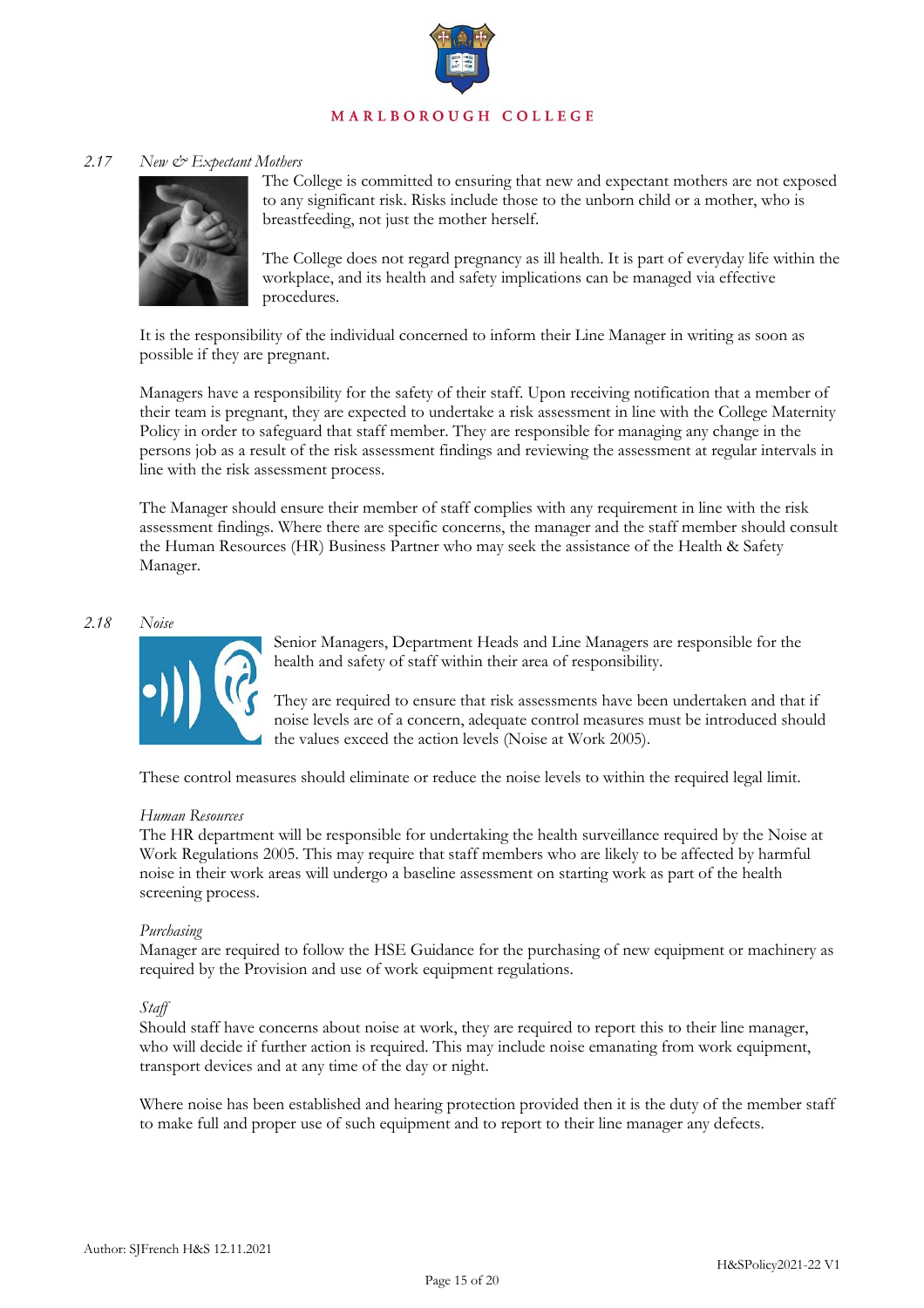

### 2.19 Out of College Trips and Visits, Co-Curriculum Activities & Sports.



The College will follow the guidance given in the Common Room Handbook. The Educational Visits Policy is based on "National Guidance".

Guidance includes:

This Educational visits guidance [- www.oeapng.info](http://www.oeapng.info/) The Department of Education - [Health and Safety advice for Schools](https://www.gov.uk/government/publications/health-and-safety-advice-for-schools)

Before planning an out of College trip, the teacher in charge should have read and understood section A– 12 Co-Curricular Activities of the Common Room handbook and the Offsite Activities Policy found in the **Trips** section on Firefly.

The teacher should agree the correct procedures with the Deputy Head Co-Curriculum and Outreach, who is the Colleges' nominated Educational Visits Co-ordinator. In any situation where the teacher in charge of a trip needs clarification regarding risk assessment, they should contact the Health & Safety and Manager.

Safe practice in physical education should be an integral feature of all aspects and in all phases of education.

Teachers, lecturers and others in positions of responsibility have a *duty of care* for those in their charge to ensure that planning and implementation include recognition of safety as an important element.



### *2.20 Provision and Use of Work Equipment (PUWER)*

All equipment which is used by staff at work is covered by the regulations and also applies to work equipment provided by a staff member for use at work either by themselves or others, such as kettles, heaters etc.

The College will ensure that all equipment used is managed and monitored by the appropriate Manager/Head of Department.

Uses of work equipment covered by PUWER includes the starting and stopping of equipment, repairing, modifying, maintaining, servicing, cleaning and transporting of the equipment as well as normal operation and use.

### *Protection Against Specific Hazards*

All Managers will take measures to ensure that the exposure of personnel to any risk whilst using work equipment is eliminated, or if not reasonably practicable, adequately controlled, having due regard to the nature of the hazard and the task in hand.

### *Maintenance*

Where appropriate, all work equipment will be maintained. Work equipment will be constructed or adapted in order that any maintenance operations required to be carried out can be done without risk to health and safety. Should work equipment be required to operate during maintenance operations, measures will be taken to reduce the risk of injury.

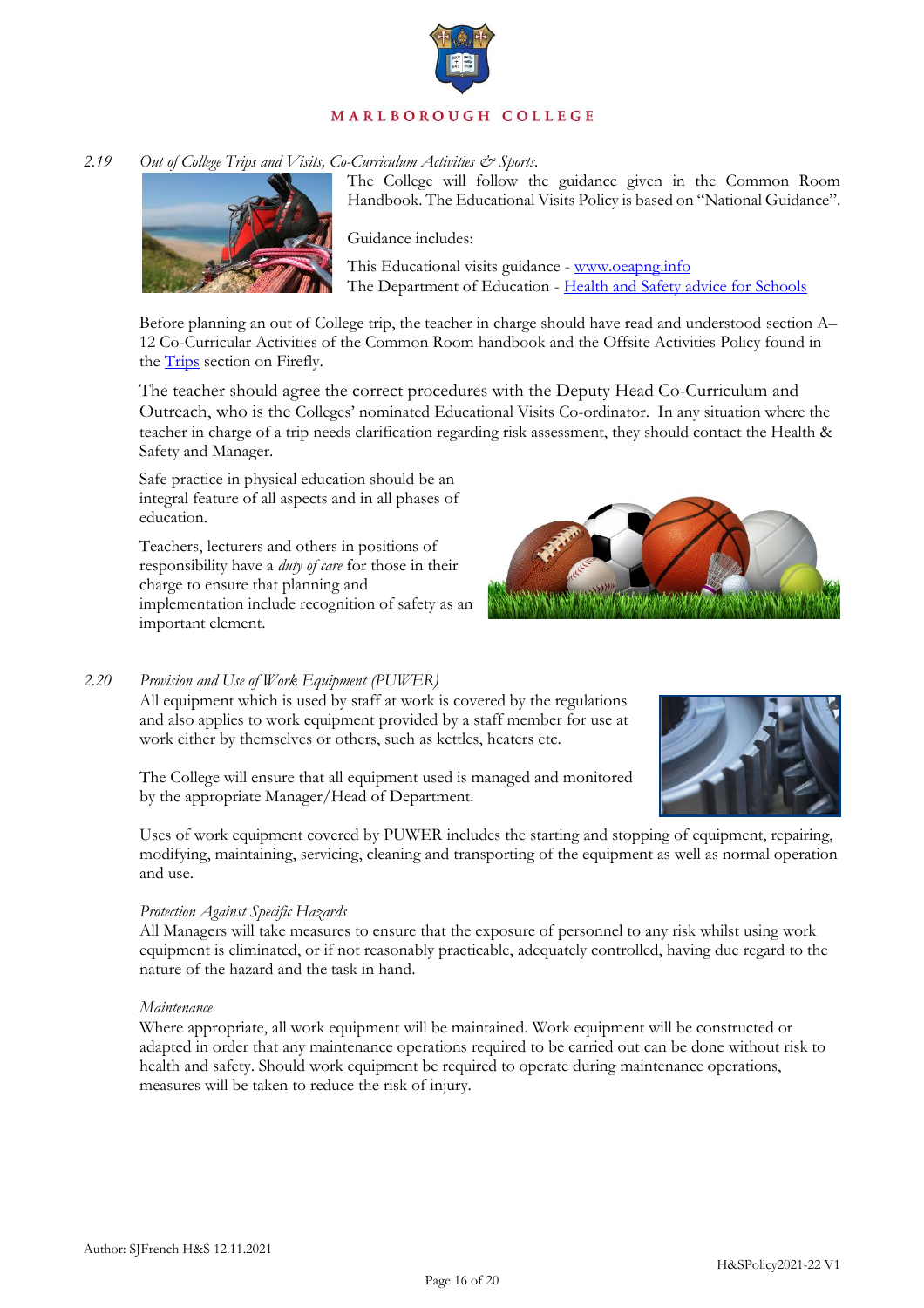

### *2.21 Personal Protective Equipment (PPE)*



PPE is always a last resort in protecting staff from harmful substances, processes or conditions.

However, when a small residual risk remains, all staff must use PPE as shown by their HoD or Line Manager.

To ensure suitability the College must ensure that:

- The PPE is appropriate for the risks and working conditions.
- The needs of the staff member are taken into account.
- The PPE fits the individual correctly.
- The PPE gives adequate protection.

The College will also ensure that:

- Where two or more types of PPE are used that they are compatible.
- An assessment of the suitability of each type of PPE is carried out.
- The PPE is maintained and cleaned or replaced as per the manufacturer's instructions.
- Suitable and sufficient storage is provided for the PPE.
- Suitable training, instruction and information is provided on each item of PPE.
- Individuals are using the PPE (staff must also inform the College if their PPE is lost or damaged in any way).

### *2.22 Risk Assessment*



The College via HoDs, HMs and other line managers will carry out suitable and sufficient risk assessment of any risk to the health or safety of staff and to anyone who may be affected by work activities, in compliance with the Management of Health and Safety at Work Regulations 1999.

To ensure this, HoDs, HMs and Line Managers with the advice and support of the Health & Safety Manager shall:

- Identify all significant hazards with a potential to cause harm to staff and others that may be affected by our business.
- Evaluate the probability and severity of potential injury or damage.
- Where a risk of serious or imminent danger is identified, we will establish appropriate procedures for eliminating or controlling exposure to this special risk, including the stopping and resumption of work.
- Analyse the options for eliminating, reducing or controlling the identified risks and then take appropriate action.
- Review the assessments periodically and when the assessment may no longer be valid or where there has been a significant change to work activities or processes or new machinery/equipment is being used.
- Keep records in writing or electronic form, of the significant findings of the risk assessments and identify anyone who may be especially at risk.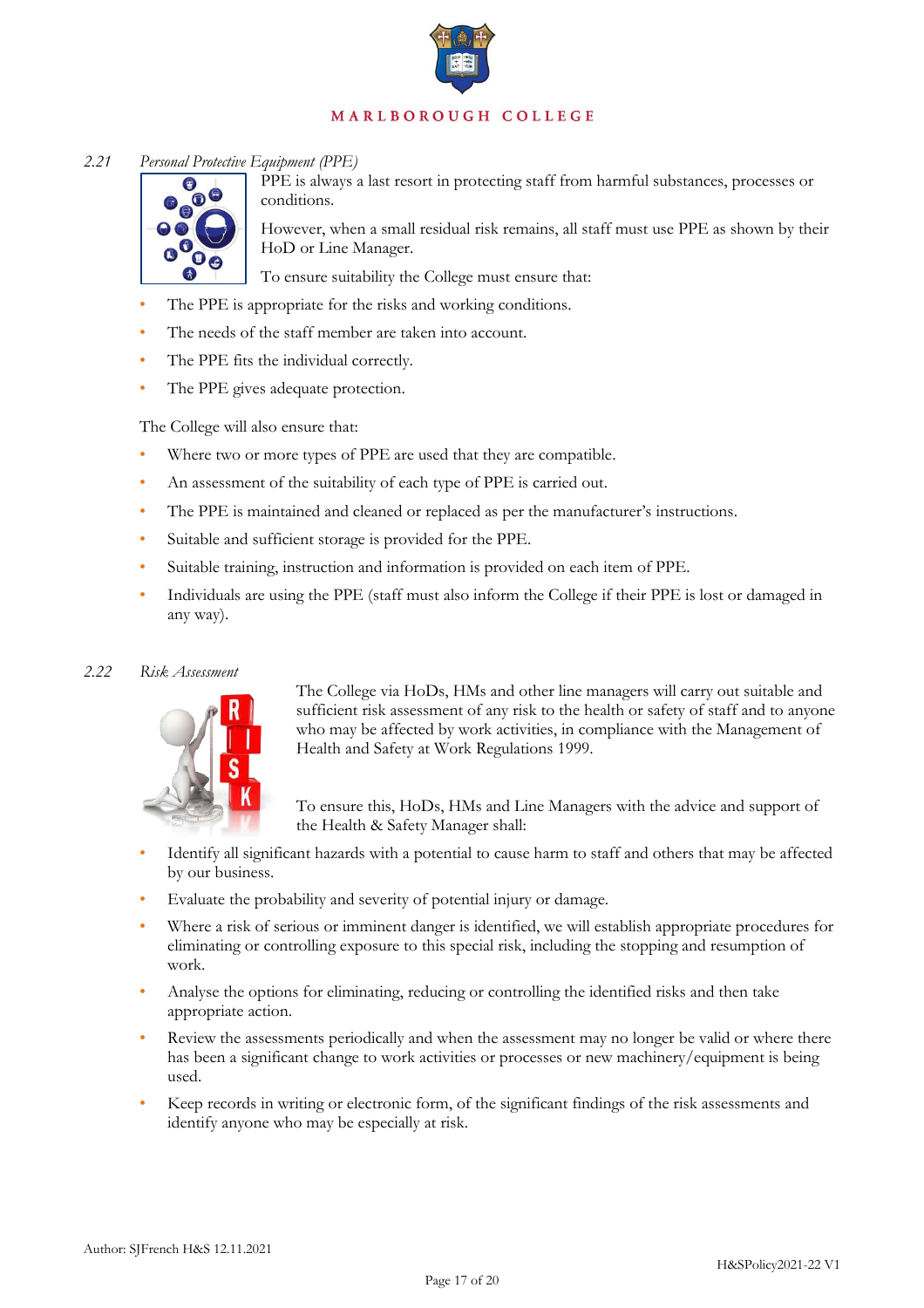

- Provide appropriate health surveillance where there is an identifiable disease or potential adverse health condition related to the job.
- Appoint 'Competent Person(s)' to assist us in complying with statutory duties for health and safety
- Provide employees and employees of contractors working on College premises with comprehensive and relevant information on risks, preventative and protective measures, emergency procedures and Competent Persons.

In addition, it is the College's policy to carry out specific risk assessment in accordance with other Regulations and Codes of Practice, where the activity or process is not covered by a generic risk assessment. The Health & Safety Manager should be contacted in any case of uncertainty regarding risk assessment.

### *2.23 Road Safety*



The Director of Operations has responsibility for driver compliance and registration and this is managed in conjunction with the Transport Manager and Chalcheck for DVLA License Checking.

The College supports road safety and all drivers must comply with driving law and the Highway Code.

All drivers of College vehicles or staff driving a private vehicle on College business must be approved before driving. Approved drivers will be authorised to drive various College vehicles, subject to holding the correct category on their driving license.

The College will carry out Driving License checks via the DVLA on all registered drivers. The approved drivers' list is maintained by the Transport Manager and is published in the Transport section on Firefly.

To ensure our Duty of Care, drivers with more than 6 points on their license or those that accumulate more than **6 points** once approved by the College will not be permitted to drive College vehicles or transport pupils in a private vehicle on College business.

The College operates a fleet of minibuses under a Department of Transport Section 19 Permit to provide transport for staff & pupils. Members of Staff asked to drive a minibus must have  $D1 / D1$  (101) on their driving licence – the 9 seater Vitos are classed as cars and may be driven with a class B licence after a minibus assessment is passed.

All staff that are employed with a requirement to drive a College vehicle must complete a physical On-Road Driver Assessment with the Fleet Driver Trainer, the College's appointed person for Driver Training and Assessments.

### *2.24 Slips, Trips & Falls*



The College is committed to preventing slips, trips and falls where reasonable practicable.

All Managers and Heads of Department have responsibility to assess the workplace for potential slip, trip and fall hazards, and, where necessary, carry out written risk assessments. The process will include introducing control measures to reduce the risk of injury to personnel and others.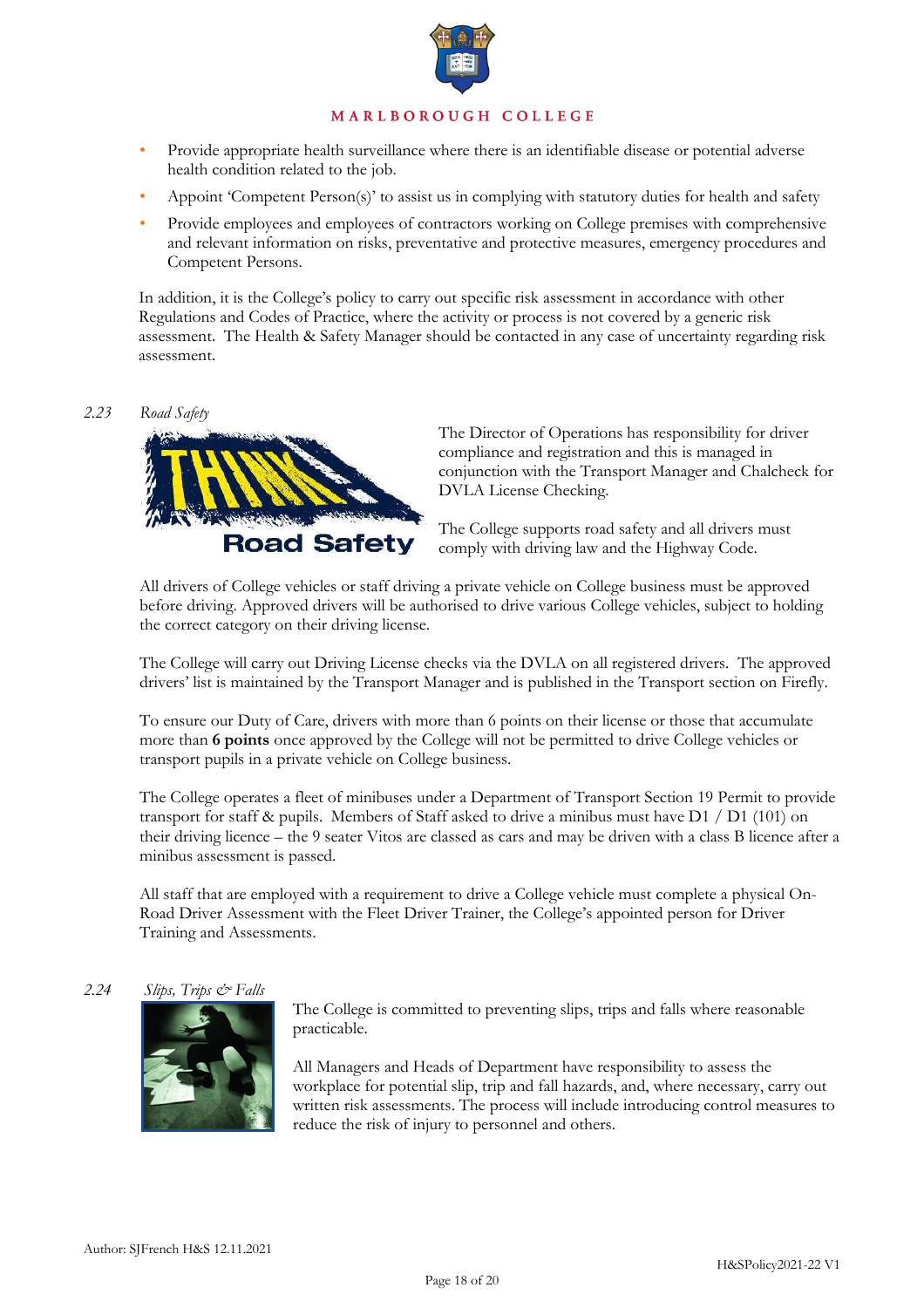*2.25 Smoking* 



The Smoke-free (Premises and Enforcement) Regulations 2006, came into effect on 1st July 2007.

It is College policy that the entire premises (enclosed areas) are smoke free; and that all staff, pupils and visitors have a right to a smoke-free environment. This includes all College vehicles.

This policy applies to every staff member, pupil, visitor and contractor.

Staff that smoke will be informed of the timing and location of their smoke breaks by their Line Managers. Designated areas will be made obvious by the presence of smoking bins provided to allow smokers to safely dispose of waste smoking materials.

This policy has been devised in consultation with appropriate staff and all staff have been informed of its contents and are obliged to adhere to, and facilitate its implementation.

Responsibility for the policy implementation and review rests with the Health and Safety Committee who have a responsibility to bring the policy to the attention of visitors, temporary staff, contractors or others as appropriate (e.g. through signage, written and/or verbal notification).

Adequate and appropriate 'No Smoking' signage will be clearly displayed at entrances of buildings.

Breaches of this policy will be subject to the normal disciplinary procedures.

*2.26 Health & Safety Training* 



It is the duty of the College to provide induction and refresher training to all of its staff.

Teaching staff will be inducted by their HoD who will provide training specific to their department.

Non-teaching staff will be inducted by the HR Business Partner and their head of department, and will receive department specific training from their Line Manager dependant on job location.

In all cases, the HR Business Partner will keep a record of the training given after having been signed by the member of staff.

Refresher training will be undertaken at intervals when it is accepted that re-training is required, or a new job, method, or location of work is introduced.



The College is committed to the protection and promotion of the mental health and wellbeing of all staff and pupils.

The College shall continuously strive to improve the mental health environment and culture of the College by identifying, eliminating, or minimising all harmful processes, procedures and behaviours that may cause psychological harm or illness to its staff and pupils.

The College shall continuously strive as far as reasonable practicable, to promote mental health throughout the organisation by establishing and monitoring processes that enhance mental health and wellbeing.

In the context of a busy, caring College community it is the duty of every member of staff to bring to the attention of College management, any individual who appears to be suffering undue stressful pressure.